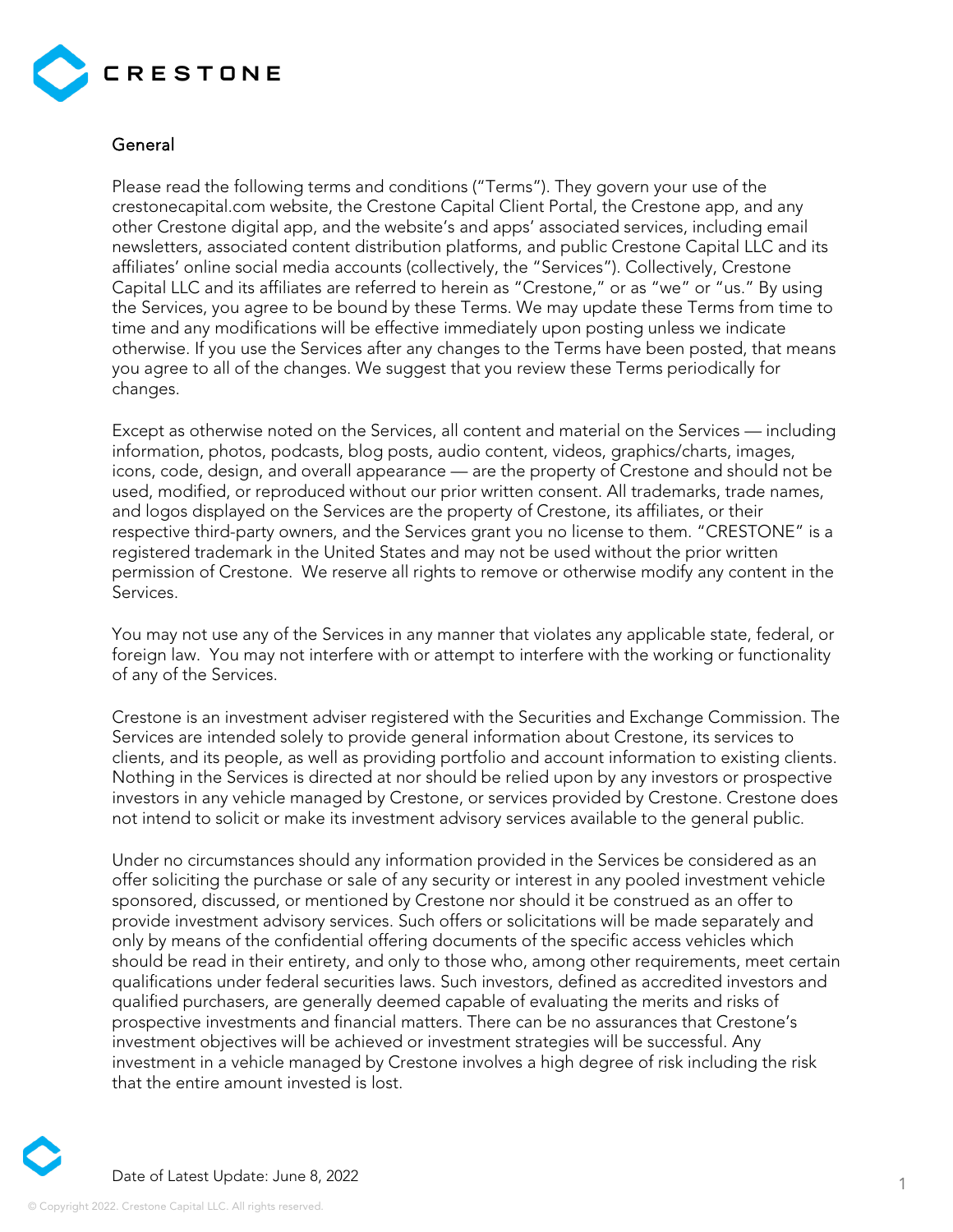

Any opinions expressed in the Services reflect Crestone's views or those of individual posters, and are subject to change. Certain information contained in the Services has been obtained from third-party sources. While taken from sources believed to be reliable, Crestone has not independently verified such information and makes no representations about the enduring accuracy of the information or its appropriateness for a given situation. The discussions and opinions expressed herein are not intended to provide investment, accounting, tax, or legal advice. Nothing in the Services is a recommendation that you purchase, sell or hold any security or other investment, or that you pursue any investment style or strategy. The content of the crestonecapital.com website, the Crestone Capital Client Portal, the digital app, and the other Services are presented on an "as is" basis with no warranties, express or implied, of any kind with respect to the Services. Crestone does not warrant that the website, Crestone Capital Client Portal, digital app, or any other of the Services will be error free, the defects will be corrected, or free from viruses or other harmful components. Crestone does not warrant that the content on the website, Crestone Capital Client Portal, digital app, or any other of the Services will be accurate or reliable. By accessing the Services, you assume full responsibility for any consequences.

Certain statements that individual personnel make may constitute "forward-looking statements" under the Privacy Securities Litigation Reform Act of 1995. To the extent any information herein constitutes forward-looking statements (which can be identified by the use of forward-looking terminology such as "may," "will," "should," "expect," "plan," "seek," "anticipation," "upside," "potential," "project," "estimate," "intend," "forecast," "target" or "believe" or comparable terminology), please note that, due to various risks and uncertainties, actual events, results, or performance may differ materially from those reflected or contemplated in such statements. Forward-looking statements are not guarantees and involve risks, uncertainties, and assumptions. Crestone expressly disclaims any obligation to update any forward-looking statement in the event it later turns out to be inaccurate — whether as a result of new information, future events, or otherwise. Any projections, estimates, forecasts, targets, prospects and/or opinions expressed in these materials are subject to change without notice and may differ or be contrary to opinions expressed by others.

Past results of Crestone's access vehicles, investments, or investment strategies are not necessarily indicative of future results.

Registration with the SEC does not imply a certain level of skill or training. Additional important information about Crestone, including the Form ADV Part 2A Brochure of Crestone Asset Management LLC, is available at the SEC's website, [http://www.adviserinfo.sec.gov.](http://www.adviserinfo.sec.gov/)

## Third-Party Websites

The Services may link to or integrate with other websites operated or content provided by third parties, and such other websites may link to the crestonecapital.com website and the Crestone digital app. Crestone has no control over any such other websites or their content and will have no liability arising out of or related to such websites or their content. The existence of any such link does not constitute an endorsement of such websites, the content of the websites, or the operators of the websites. Crestone is providing these links to you only as a convenience. You release and hold Crestone harmless from any and all liability arising from your use of any thirdparty website or service.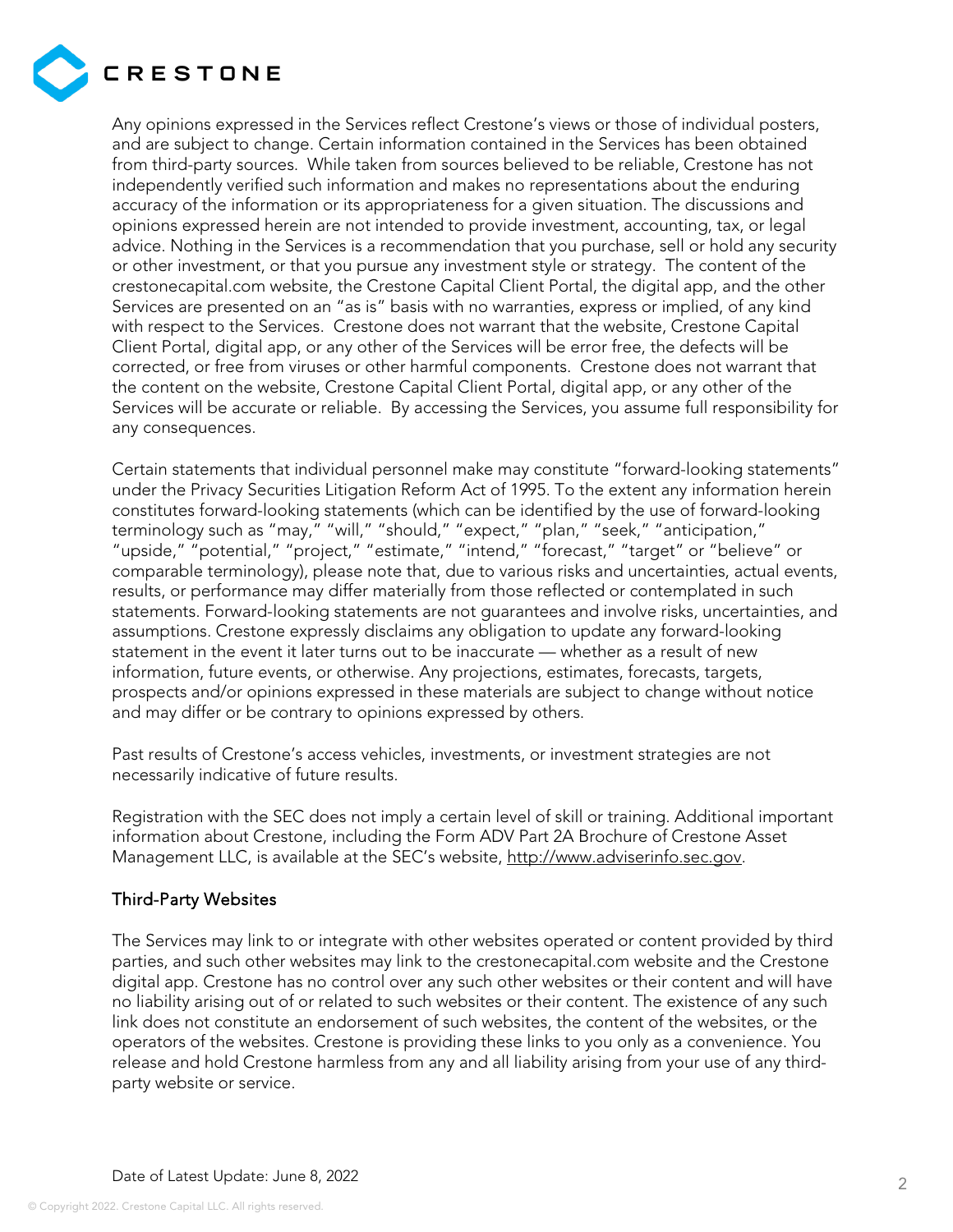

## Privacy Notice

At Crestone we take your privacy seriously. Please read this Privacy Notice to learn how we treat your personal information. By using or accessing our Services in any manner, you acknowledge that you accept the practices and policies outlined in our Privacy Notice, and you hereby consent that we will collect, use and share your information as described in our Privacy Notice.

You may print a copy of this Privacy Notice by using the "Print" feature in your browser. If you have a disability, you may access this Privacy Notice in an alternative format by contacting [info@crestonecapital.com.](mailto:info@Crestone.com)

This Privacy Notice covers how we treat Personal Data that we gather when you access or use our Services. "Personal Data" means any information that identifies or relates to a particular individual and also includes information referred to as "personally identifiable information" or "personal information" under applicable data privacy laws, rules or regulations. This Privacy Notice does not cover the practices of companies we don't own or control or people we don't manage.

#### Information Collected Automatically

Like most websites, apps, and similar services, the Services use cookies and similar technologies such as pixel tags, web beacons, clear GIFs and JavaScript (collectively, "Cookies") to enable our servers to automatically recognize your web browser, determine your referring page (if provided by the browser), analyze and track your usage of the system, and tell us how and when you visit and use our Services, to analyze trends, learn about our user base, aggregate usage data, enable features of the Services, operate and improve our Services, record session data, and personalize your experience with the Services. Cookies are small pieces of data – usually text files – placed on your computer, tablet, phone or similar device when you use that device to access our Services. We may also supplement the information we collect from you with information received from third parties, including third parties that have placed their own Cookies on your device(s). Please note that because of our use of Cookies, the Services do not support "Do Not Track" requests sent from a browser at this time.

#### We use the following types of Cookies: Performance/Analytical Cookies.

Performance/Analytical Cookies allow us to understand how visitors use our Services such as by collecting information about the number of visitors to the Services, what pages visitors view on our Services and how long visitors are viewing pages on the Services. Performance/Analytical Cookies also help us measure the performance of our advertising campaigns in order to help us improve our campaigns and the Services' content for those who engage with our advertising. In addition to our own Performance/Analytical Cookies, the Services may contain Performance/Analytical Cookies from third party analytics services.

You can decide whether or not to accept Cookies through your internet browser's settings. Most browsers have an option for turning off the Cookie feature, which will prevent your browser from accepting new Cookies, as well as (depending on the sophistication of your browser software) allow you to decide on acceptance of each new Cookie in a variety of ways. You can also delete all Cookies that are already on your device. If you do this, however, you may have to manually adjust some preferences every time you visit our website and some of the Services and functionalities may not work.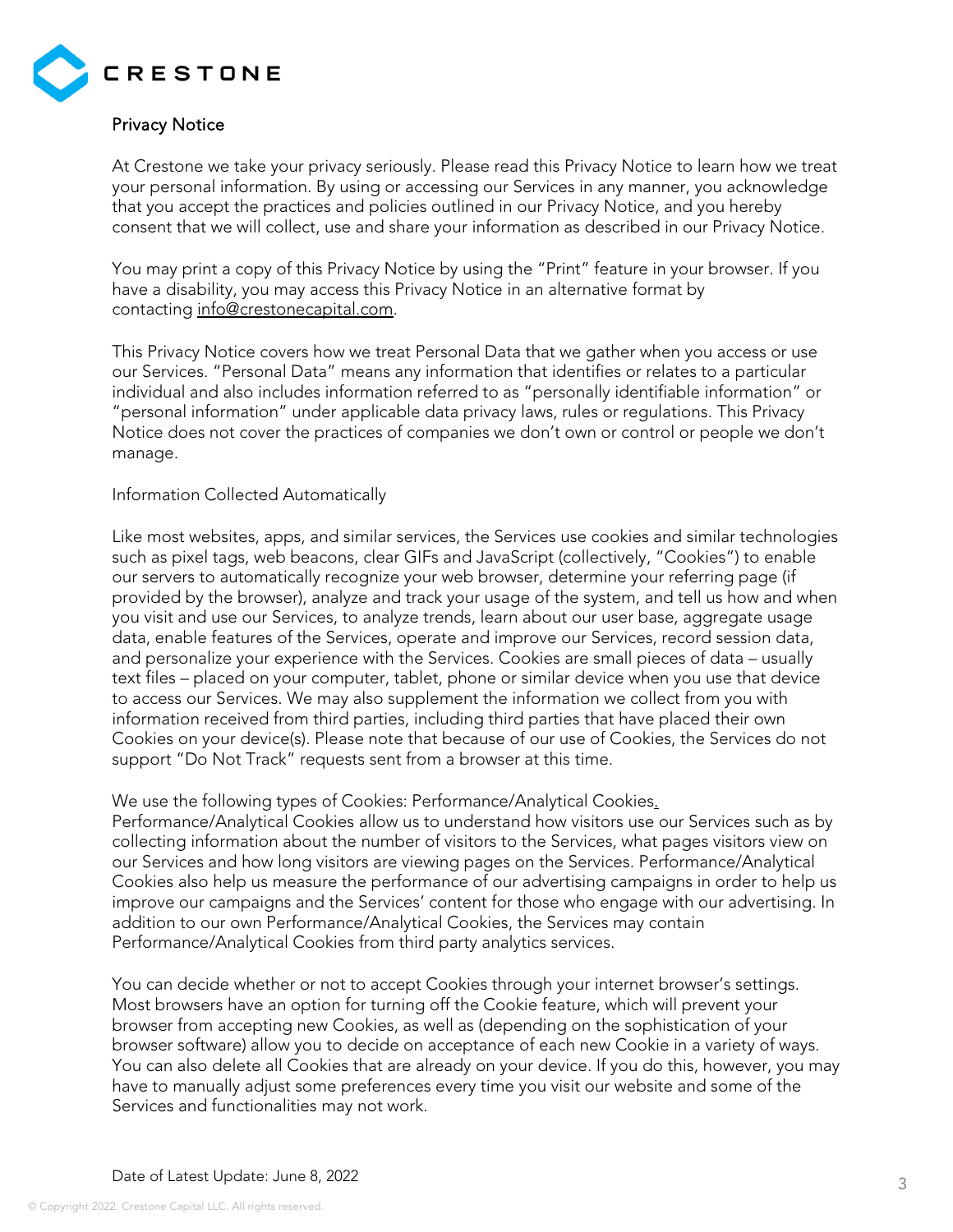

To explore what Cookie settings are available to you related to the website, look in the "preferences" or "options" section of your browser's menu.

The Cookies themselves and other automatically collected information will not contain any Personal Data, but they may be linked to any Personal Data that you provide on our Services.

We may share any non-personally identifiable information, such as the information automatically collected when you visit crestonecapital.com or any Cookies, with any third party without your knowledge or consent.

#### Personal Data Collected

The Personal Data that is collected and used by Crestone includes your name, contact information such as physical addresses, email addresses, and phone numbers; your IP address and geolocation data; account information such as login names and passwords; your employment or occupation and related data including employer names, position, and compensation; and any information in any requests, error logs, or other materials you submit related to the Services.

We collect your Personal Data from information you submit to us directly. Your choice to submit Personal Data is completely voluntary, and by providing any Personal Data to us through the Services or otherwise, you are providing us your consent for us to use your Personal Data for the purposes described herein and as necessary for us to fulfill any obligations to you.

#### How We Use Your Personal Data

We process Personal Data to operate, improve, understand and personalize our Services. We collect and use Personal Data for the following purposes:

- To meet or fulfill the reason you provided the information to us.
- To provide support and assistance for the Services.
- To create and manage your account or other user profiles.
- To deliver our newsletters, emails and facilitate events.
- To manage visitors to our offices and protect our proprietary information and intellectual property.
- To respond to user inquiries and fulfill user requests.
- To verify your identity to allow access to your account and portfolio information
- To improve and develop the Services, including testing, research, analysis and product development.
- To protect against or deter fraudulent, illegal or harmful actions and maintain the safety, security and integrity of our Services.
- To comply with our legal or contractual obligations, resolve disputes, and enforce our Terms of Use.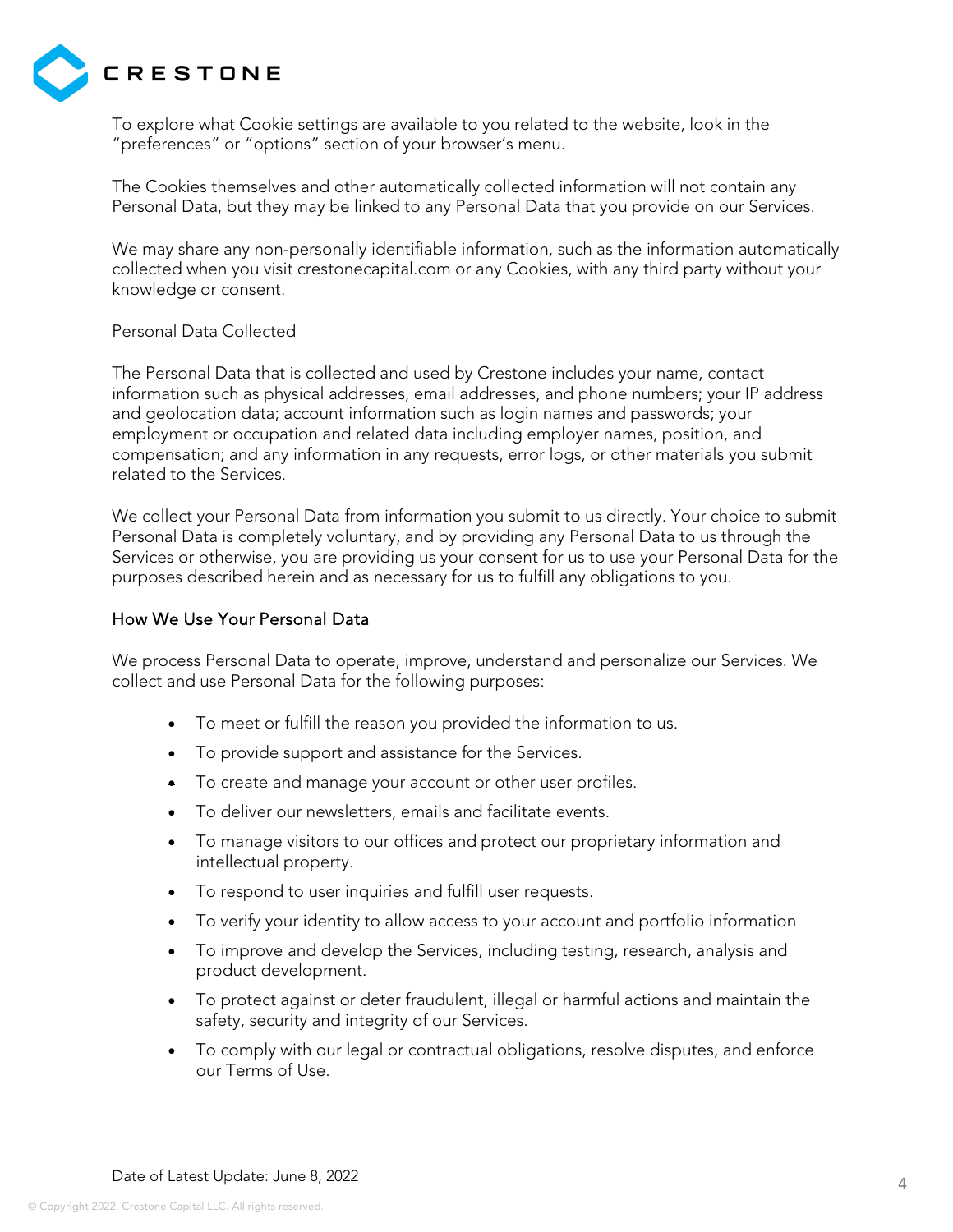

- To respond to law enforcement requests and as required by applicable law, court order, or governmental regulations.
- For any other business purpose stated when collecting your Personal Data or as otherwise set forth in applicable data privacy laws, such as the California Consumer Privacy Act.

We will not collect additional categories of Personal Data or use the Personal Data we collected for materially different, unrelated, or incompatible purposes without providing you notice.

As noted in the list above, we may communicate with you if you've provided us the means to do so. For example, if you've given us your email address, we may send you promotional email offers or email you about your use of the Services. Also, we may receive a confirmation when you open an email from us, which helps us improve our Services. If you do not want to receive communications from us, please indicate your preference by emailing us at [info@crestonecapital.com.](mailto:info@Crestone.com)

We may create aggregated, de-identified or anonymized data from the Personal Data we collect, including by removing information that makes the data personally identifiable to a particular user. We may use such aggregated, de-identified or anonymized data and share it with third parties for our lawful business purposes, including to analyze, build and improve the Services and promote our business, provided that we will not share such data in a manner that could identify you.

## Sharing of Personal Data

We occasionally hire other companies to provide certain services on our behalf, such as handling the processing and delivery of mailings, providing customer support, processing payment transactions, providing software development and maintenance services for our Client Portal and digital app, or performing statistical analysis of our Services. We will only provide those companies access to the Personal Data they need to deliver the service, which may include your name and contact information and information related to your usage of the Services. They are required to maintain the confidentiality of your information and are prohibited from using that information for any other purpose.

We may transfer your Personal Data to a successor entity or individual upon a merger, consolidation, or other reorganization or sale of substantially all assets of the applicable business, in which we participate. We may also transfer your Personal Data between different offices of ours for internal management and administrative purposes.

We may disclose your Personal Data if required to do so by law or in the good faith belief that such action is necessary to: (a) conform to the edicts of the law or comply with legal process served on us; (b) protect and defend our rights or property, including to the Services; or (c) act under exigent circumstances to protect the personal safety of users of the Services or the public.

Except as described above, we do not sell, rent, or lease user Personal Data to third parties.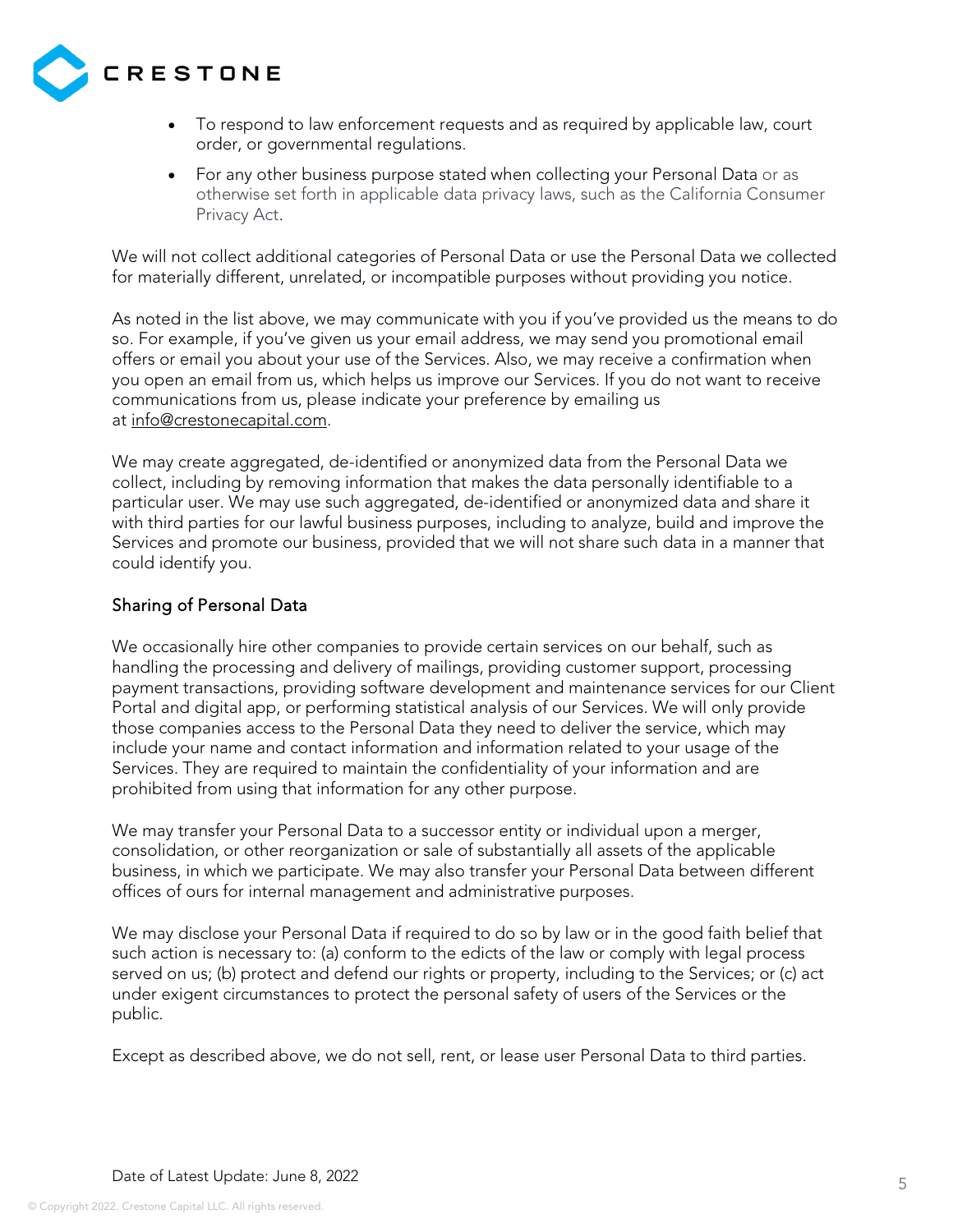

## Data Security and Retention

We seek to protect your Personal Data from unauthorized access, use and disclosure using appropriate physical, technical, organizational and administrative security measures based on the type of Personal Data and how we are processing that data. For example, the Services use industry-standard Secure Sockets Layer (SSL) technology to allow for the encryption of Personal Data you provide to us. You should also help protect your data by appropriately selecting and protecting your password and/or another sign-on mechanism; limiting access to your computer or device and browser or app; and signing off after you have finished accessing your account. You agree to be responsible for all actions taken under any of your user accounts. You must notify us immediately if you believe that there has been any unauthorized use or access of any of your user accounts. Although we work to protect the security of your accounts and other data that we hold in our records, please be aware that no method of transmitting data over the Internet or storing data is completely secure. We cannot guarantee the complete security of any data you share with us, and except as expressly required by law, we are not responsible for the theft, destruction, loss or inadvertent disclosure of your information or content.

We retain Personal Data about you for as long as we have a business or legal purpose to do so. If you are a client of ours, we will retain your Personal data for as long as your relationship with us continues, and thereafter for such time as we deem appropriate for purposes of compliance with the books and records requirements of the securities laws. For Personal Data of parties that are not clients, we intend to retain your personal data for a reasonable time, not exceeding 24 months. In some cases, we retain Personal Data for longer, if doing so is necessary to comply with our legal obligations, resolve disputes or collect fees owed, or is otherwise permitted or required by applicable law, rule or regulation. We may further retain information in an anonymous or aggregated form where that information would not identify you personally.

Personal Data collected through the Services may be stored and processed in the United States or any other country in which we or our affiliates, subsidiaries or agents maintain facilities, and by using any of the Services, you consent to any such transfer of information outside of your country.

## Personal Data of Children

We do not knowingly collect or solicit Personal Data about children under 13 years of age; if you are a child under the age of 13, please do not attempt to register for or otherwise use the Services or send us any Personal Data. If we learn we have collected Personal Data from a child under 13 years of age, we will delete that information promptly. If you believe that a child under 13 years of age may have provided Personal Data to us, please contact us at [info@crestonecapital.com.](mailto:info@Crestone.com) For any residents of California under the age of 18 using the Services, we will permit removal of any information submitted upon the user's request.

## California Resident Rights

If you are a California resident, you have the rights set forth in this section pursuant to the California Consumer Privacy Act (the "CCPA"). Please see the "Exercising Your Rights" section below for instructions regarding how to exercise these rights.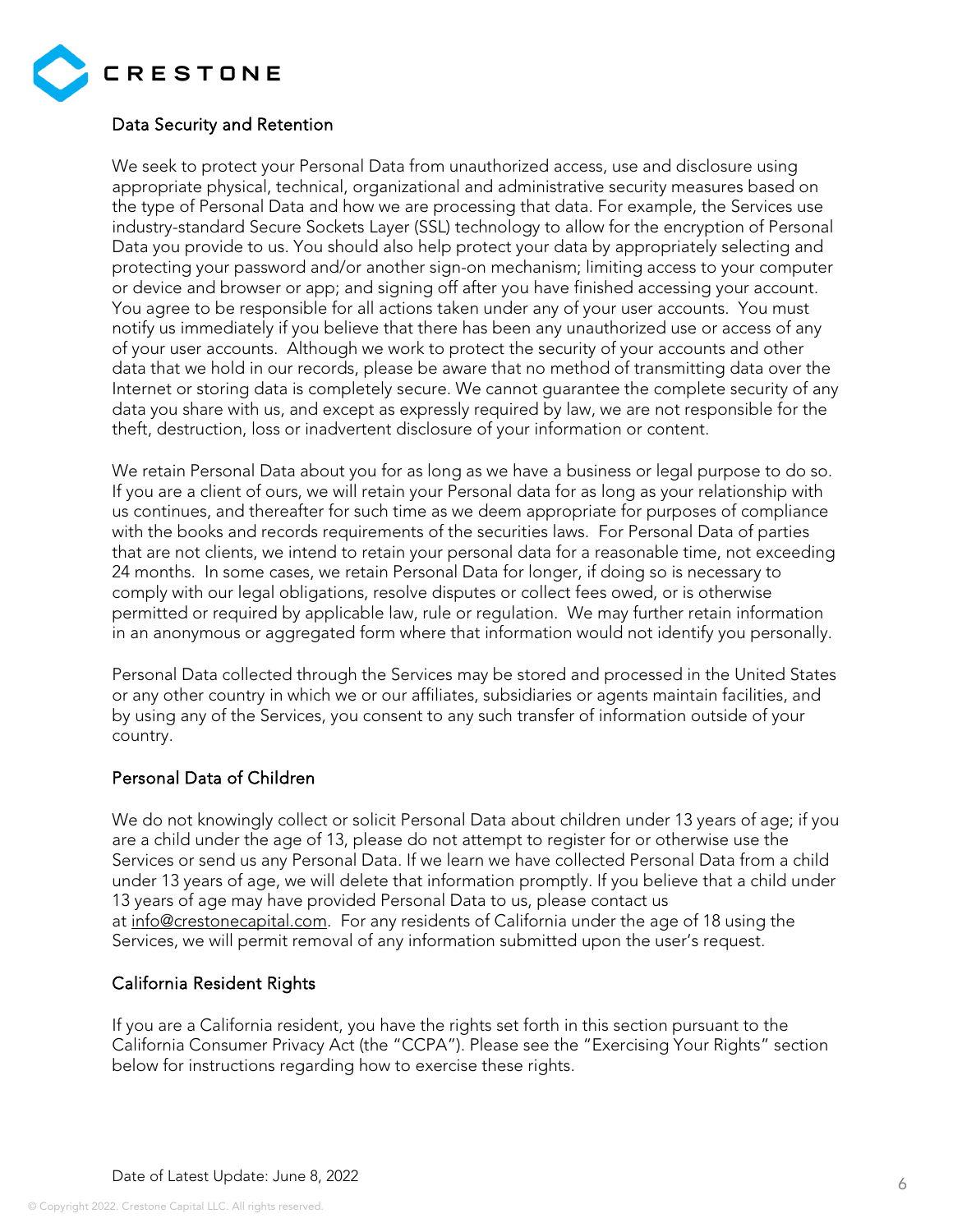

If there are any conflicts between this section and any other provision of this Privacy Notice (not including other provision that expressly applies to residents of other states), and if you are a California resident and CCPA applies, the portion that is more protective of Personal Data shall control to the extent of such conflict. If you have any questions about this section or whether any of the following rights apply to you, please contact us at [info@crestonecapital.com.](mailto:info@crestonecapital.com)

#### *Access*

You have the right to request certain information about our collection and use of your Personal Data over the past 12 months. Upon your request, we will provide you with the following information:

- The categories of Personal Data that we have collected about you.
- The categories of sources from which that Personal Data was collected.
- The business or commercial purpose for collecting or selling your Personal Data.
- The categories of third parties with whom we have shared your Personal Data and the categories of such Personal Data shared or disclosed about you.
- The specific pieces of Personal Data that we have collected about you.

If we have disclosed your Personal Data to any third parties for a business purpose over the past 12 months, we will identify the categories of Personal Data shared with each category of thirdparty recipient. If we have sold your Personal Data over the past 12 months, we will identify the categories of Personal Data sold to each category of third-party recipient.

## *Deletion*

You have the right to request that we delete the Personal Data that we have collected about you. Under the CCPA, this right is subject to certain exceptions: for example, we may need to retain your Personal Data to provide you with the Services or complete a transaction or other action you have requested. If your deletion request is subject to one of these exceptions, we may deny your deletion request.

## *Correction*

You have the right to request that we correct any inaccurate Personal Data that we maintain related to you, taking into account the nature of the Personal Data and the purposes of the processing of the personal information.

## *Exercising Your Rights*

To exercise the rights described above, you must send us a request that (1) provides sufficient information to allow us to verify that you are either the person about whom we have collected Personal Data or are an agent authorized by that person, including without limitation your name and email address, and (2) describes your request in sufficient detail to allow us to understand, evaluate and respond to it. Each request that meets both of these criteria will be considered a "Valid Request." We may not respond to requests that do not meet these criteria. We will only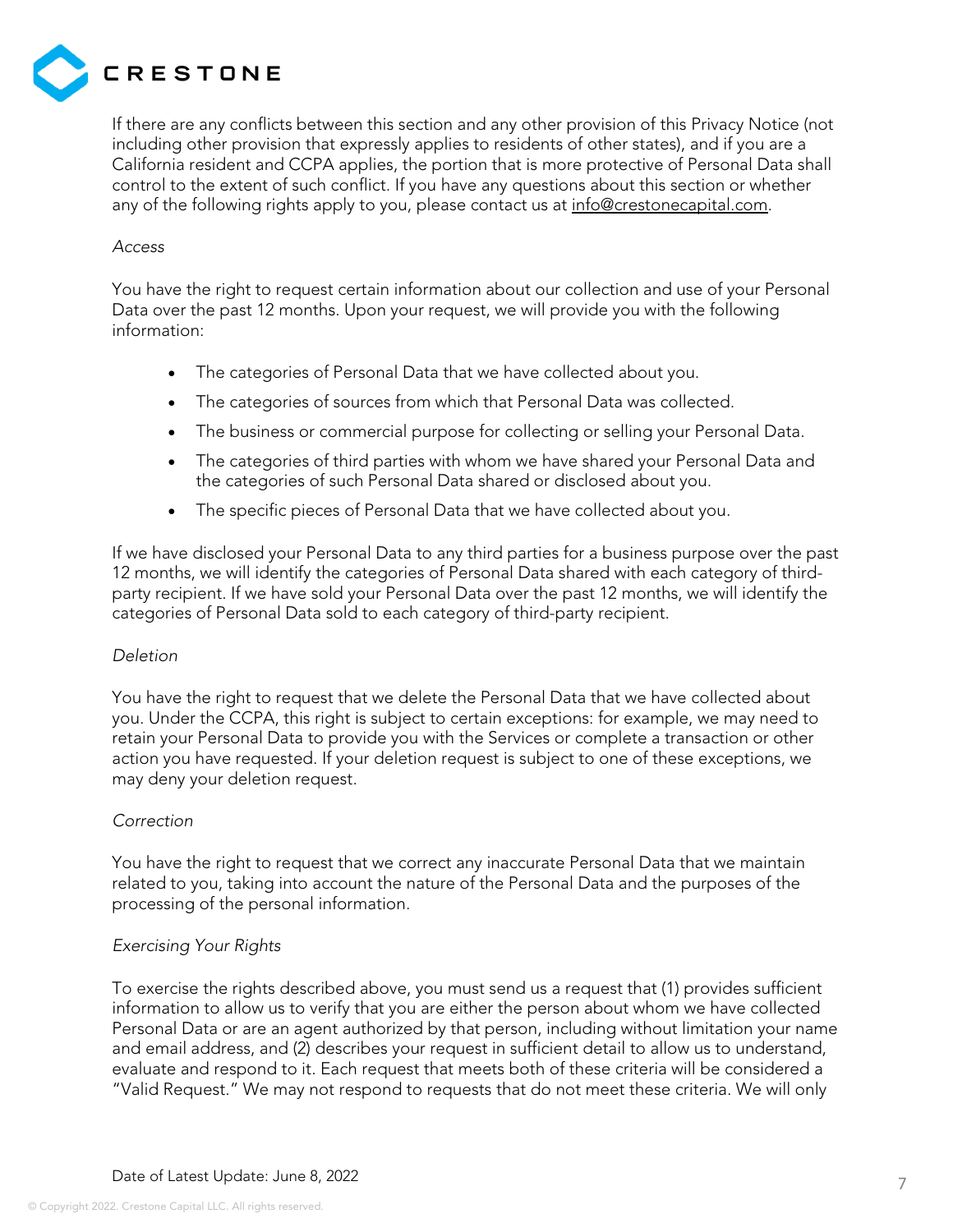

use Personal Data provided in a Valid Request to verify your identity and complete your request. You do not need an account to submit a Valid Request.

We will work to respond to your Valid Request within 45 days of receipt. We will not charge you a fee for making a Valid Request unless your Valid Request(s) is excessive, repetitive or manifestly unfounded. If we determine that your Valid Request warrants a fee, we will notify you of the fee and explain that decision before completing your request.

You may submit a Valid Request at the following link: [https://www.crestonecapital.com/contact](https://www.crestonecapital.com/contact-us)[us](https://www.crestonecapital.com/contact-us) or by calling [888.908.8210](tel:+18889088210) or 303.442.4447.

You may also authorize an agent (an "Authorized Agent") to exercise your rights on your behalf. To do this, you must provide your Authorized Agent with a power of attorney or other written permission acceptable to us to exercise your rights on your behalf, and we may request a copy of this power of attorney or written permission from your Authorized Agent when they make a request on your behalf.

#### *Personal Data Sales Opt-Out and Opt-In*

In this section, we use the term "sell" as it is defined in the CCPA. Over the past 12 months, we have not sold any Personal Data to third parties. We also do not sell the Personal Data of minors under 16 years of age.

#### *We Will Not Discriminate Against You for Exercising Your Rights Under the CCPA*

We will not discriminate against you for exercising your rights under the CCPA. We will not deny you our goods or services, charge you different prices or rates, or provide you a lower quality of goods and services if you exercise your rights under the CCPA. However, we may offer different tiers of our Services as allowed by applicable data privacy laws (including the CCPA) with varying prices, rates or levels of quality of the goods or services you receive related to the value of Personal Data that we receive from you.

#### *Categories of Personal Information Under California Law*

The types of Personal Data we have collected regarding consumers in the last 12 months are described above in the section titled "Personal Data Collected." This information falls into the following categories of "personal information" as established by the CCPA:

- Identifiers such as a real name, alias, postal address, unique personal identifier, online identifier, internet protocol address, email address, account name, or other similar identifiers (but not including social security numbers).
- Certain information that identifies, relates to, describes, or is capable of being associated with, a particular individual, including, but not limited to, his or her name, signature, address, telephone number, employment, and employment history (but not including social security numbers or bank account or credit card information).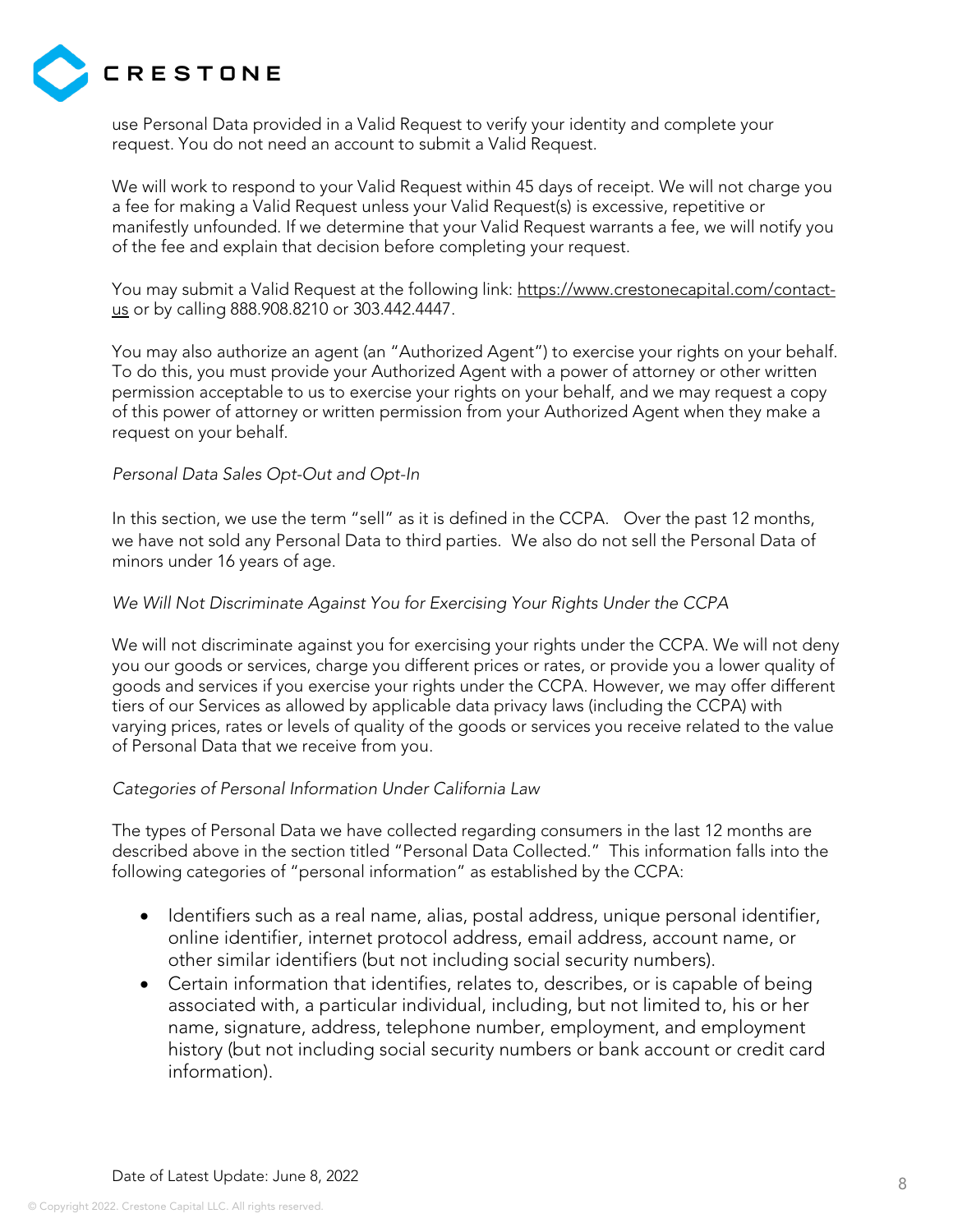

- Commercial information, including records of personal property, products or services purchased, obtained, or considered, or other purchasing or consuming histories or tendencies.
- Internet or other electronic network activity information, including, but not limited to, browsing history, search history, and information regarding a consumer's interaction with an internet website, application, or advertisement.
- Geolocation data.
- Professional or employment-related information.
- Inferences drawn from any of the information identified in this subdivision to create a profile about a consumer reflecting the consumer's preferences, characteristics, psychological trends, predispositions, behavior, attitudes, intelligence, abilities, and aptitudes.

This Personal Data has been shared in the last 12 months as described in the section titled "Sharing of Personal Data." This information falls into the following categories of "personal information" as established by the CCPA:

- Identifiers such as a real name, alias, postal address, unique personal identifier, online identifier, internet protocol address, email address, account name, or other similar identifiers (but not including social security numbers).
- Certain information that identifies, relates to, describes, or is capable of being associated with, a particular individual, including, but not limited to, his or her name, signature, address, telephone number, employment, and employment history (but not including social security numbers or bank account or credit card information).
- Commercial information, including records of personal property, products or services purchased, obtained, or considered, or other purchasing or consuming histories or tendencies.
- Internet or other electronic network activity information, including, but not limited to, browsing history, search history, and information regarding a consumer's interaction with an internet website, application, or advertisement.
- Geolocation data.
- Professional or employment-related information.

We do not share any Personal Data for payment or other valuable consideration, or for any cross-context behavioral advertising.

## International Use

We make no representations that this Privacy Notice is appropriate for locations outside of the United States, or whether access to the Services and the provision of information through the Services from such locations is permitted. Those who choose to use the Services and provide us with information from such other locations do so on their own initiative and are responsible for compliance with applicable local laws. The Services are not directed at individuals in the European Union and we do not currently knowingly collect any personally identifiable information from individuals in the European Union.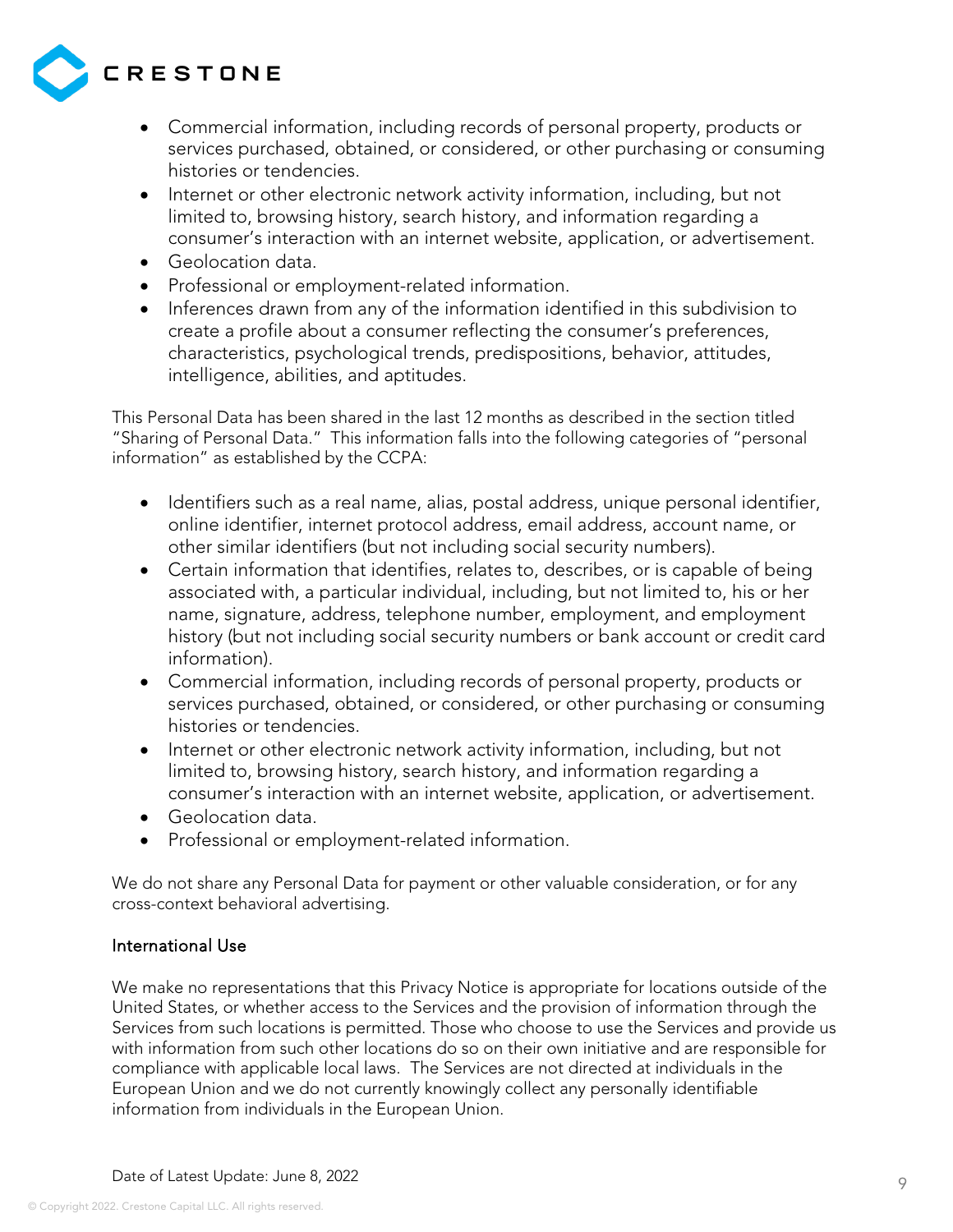

# Other State Law Privacy Rights

## *California Resident Rights*

Under California Civil Code Sections 1798.83-1798.84, California residents are entitled to contact us to prevent disclosure of Personal Data to third parties for such third parties' direct marketing purposes; in order to submit such a request, please contact us at [info@crestonecapital.com.](mailto:info@Crestone.com)

## *Nevada Resident Rights*

If you are a resident of Nevada, you have the right to opt-out of the sale of certain Personal Data to third parties who intend to license or sell that Personal Data. You can exercise this right by [submitting](mailto:submitting) a request at the following link:<https://www.crestonecapital.com/contact-us> or by calling [888.908.8210](tel:+18889088210) or 303.442.4447. Please note that we do not currently sell your Personal Data as sales are defined in Nevada Revised Statutes Chapter 603A.

## Changes to the Terms and Privacy Notice

We're constantly trying to improve our Services, so we may need to change our Privacy Notice and Terms from time to time. Any changes to the Privacy Policy or Terms will be posted on this page or a similar page with privacy or legal notices on our website crestonecapital.com, the Crestone Capital Client Portal, and/or in our digital app. We encourage you to periodically review this Privacy Notice and these Terms to be informed of how we are using and protecting your Personal Data. If you use the Services after any changes to the Privacy Notice or Terms have been posted, that means you agree to all of the changes. Use of information we collect is subject to the Privacy Notice and Terms in effect at the time such information is collected.

## Contact Information:

If you have any questions or comments about this Privacy Notice, the ways in which we collect and use your Personal Data or your choices and rights regarding such collection and use, please do not hesitate to contact us at: [info@crestonecapital.com](mailto:info@crestonecapital.com)

## Legal Notices

We reserve the right to terminate or suspend your access to the Services or your account with us for failure to comply with the Terms, the Privacy Notice, any other legal notices on crestonecapital.com, or for infringing any copyright, trademark, or other intellectual property of ours, or for any other reason whatsoever.

You are responsible for all information, content, and materials you contribute, disclose, or share in any manner on or through the Services and you represent and warrant you have all rights necessary to do so. You are responsible for all your activity in connection with the Services.

Nothing on the Services constitutes professional or financial advice of any kind (including business, employment, investment advisory, accounting, tax, and/or legal advice). Advice from a suitably qualified professional should always be sought in relation to any particular matter or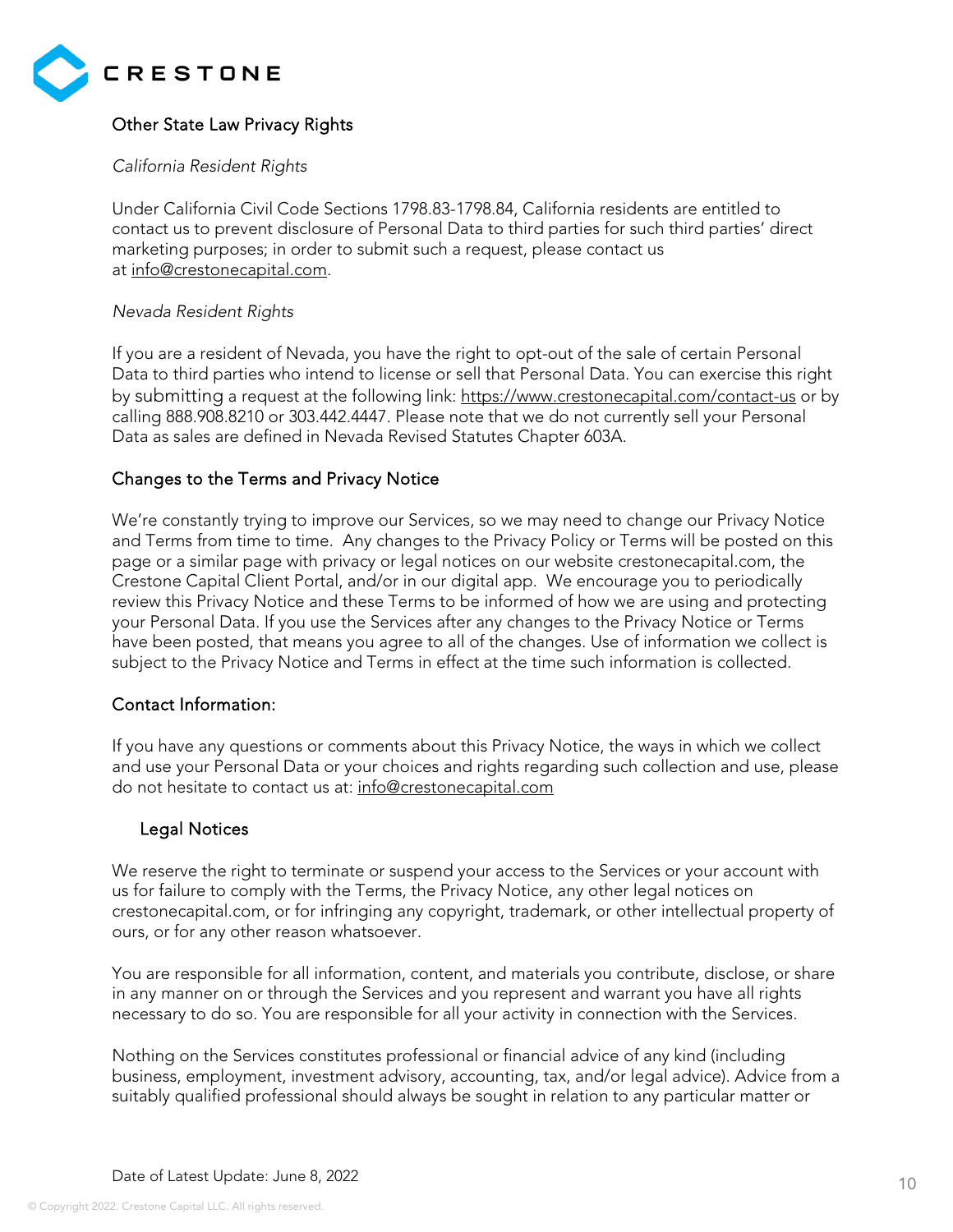

circumstance. Nothing on the Services constitutes or forms a part of any offer for sale or subscription of, or any invitation to offer to buy or subscribe for, any securities, nor should it or any part of it form the basis of, or be relied upon in connection with, any contract or commitment whatsoever.

You acknowledge and agree that neither Crestone nor any other person (including, without limitation, any affiliate of Crestone) is in any way obligated to invest in any business you are associated with or offer you to invest in any Crestone entity or affiliate.

THE SERVICES AND THE INFORMATION CONTAINED THEREIN ARE PROVIDED "AS IS" AND "AS AVAILABLE." NEITHER CRESTONE NOR ANY OF ITS AFFILIATES IS PROVIDING ANY WARRANTIES OR REPRESENTATIONS REGARDING THE SERVICES. CRESTONE AND ITS AFFILIATES DISCLAIM ALL WARRANTIES AND REPRESENTATIONS OF ANY KIND WITH REGARD TO THE SERVICES, INCLUDING ANY IMPLIED WARRANTIES OF MERCHANTABILITY, NON-INFRINGEMENT OF THIRD-PARTY RIGHTS, FREEDOM FROM VIRUSES OR OTHER HARMFUL CODE, OR FITNESS FOR A PARTICULAR PURPOSE. WITHOUT LIMITING THE FOREGOING, CRESTONE AND ITS AFFILIATES ARE NOT RESPONSIBLE OR LIABLE FOR ANY INTERRUPTIONS, LIMITATIONS, DELAYS, OMISSIONS, ERRORS, VIRUSES, DEFECTS, HARMFUL ELEMENTS, INABILITY TO ACCESS, OR OTHER PROBLEMS ON OR WITHIN THE SERVICES INCLUDING THOSE ARISING OUT OF YOUR USE OF THE SERVICES. CRESTONE AND ITS AFFILIATES DO NOT WARRANT THE ACCURACY, ADEQUACY, OR COMPLETENESS OF THE INFORMATION AND MATERIALS CONTAINED ON THE SERVICES AND EXPRESSLY DISCLAIM LIABILITY FOR ERRORS OR OMISSIONS IN THE MATERIALS AND INFORMATION.

To the fullest extent allowed by applicable law, under no circumstances and regardless of the form of action, whether in contract, warranty, tort (including negligence), strict liability, or otherwise, will Crestone or its affiliates be liable to you or any other person for (i) any amount in excess of \$100 or (ii) any consequential, incidental, special, punitive, or exemplary damages, regardless of whether Crestone or its affiliates have been apprised of the likelihood of such damages occurring.

To the fullest extent allowed by applicable law, you agree to indemnify and hold Crestone, its affiliates, officers, agents, employees, and partners harmless from and against any and all claims, liabilities, damages (actual and consequential), losses and expenses (including attorneys' fees) arising from or in any way related to any third-party claims relating to (a) your use of the Services (including any actions taken by a third-party using your account), and (b) your violation of these Terms.

You and Crestone agree that these Terms are the complete and exclusive statement of the mutual understanding between you and Crestone and supersede all prior agreements and understandings relating to such subject matter. These Terms are governed by and will be construed under the laws of the State of Colorado, without regard to the conflicts of laws provisions thereof. Any disputes relating to these Terms shall be resolved exclusively in the state courts located in Boulder County, Colorado or Federal courts located in the City and County of Denver, Colorado. These Terms are binding on you as well as your successors and permitted assigns. If any provision of these Terms is found to be unenforceable or invalid, that provision will be limited or eliminated, to the minimum extent necessary, so that these Terms shall otherwise remain in full force and effect and enforceable.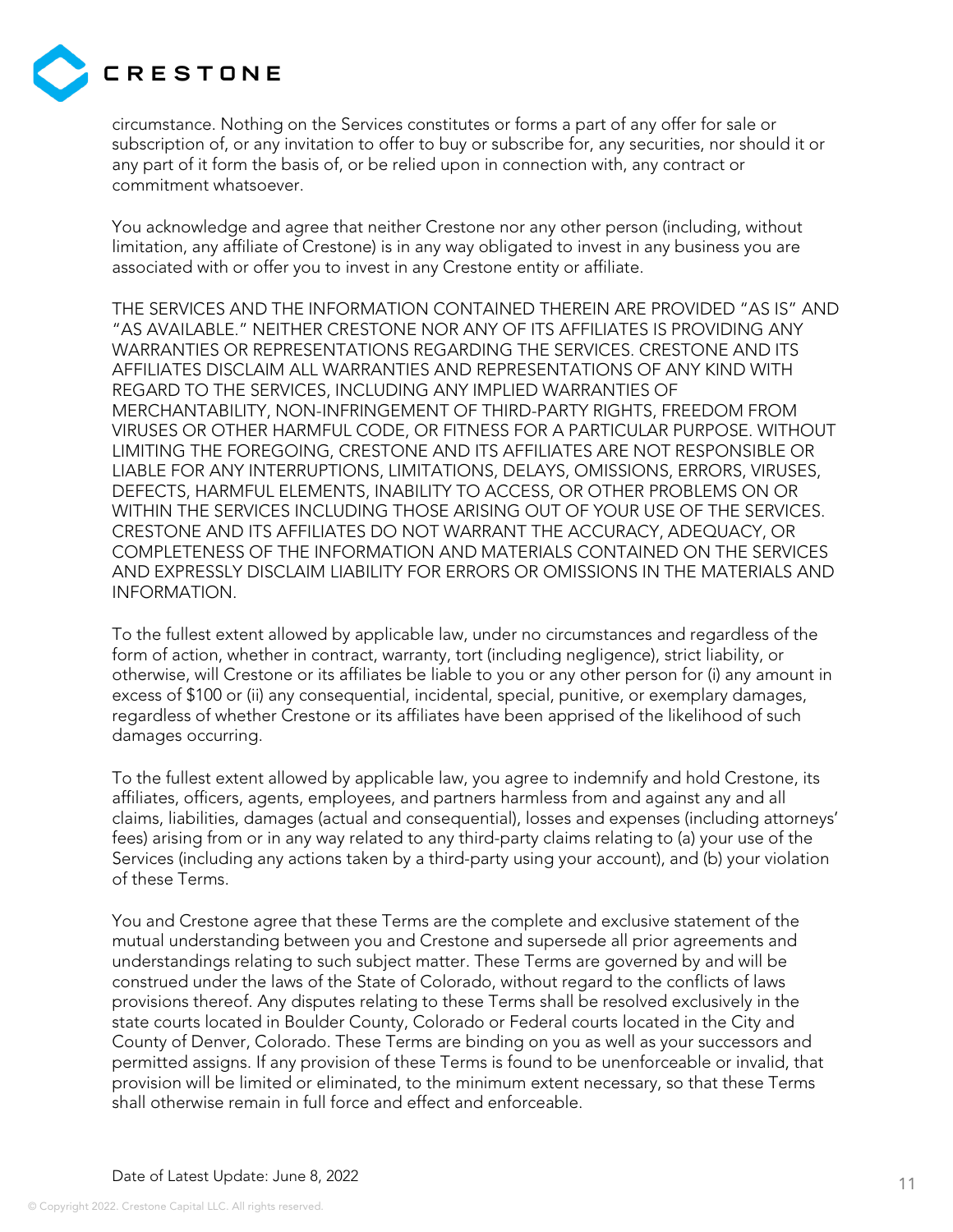

| <b>FACTS</b>                                                                                                                                                                               | <b>WHAT DOES CRESTONE CAPITAL LLC</b><br><b>DO WITH YOUR PERSONAL INFORMATION?</b>                                                                                                                                                                                                                                        |                                                     |                             |
|--------------------------------------------------------------------------------------------------------------------------------------------------------------------------------------------|---------------------------------------------------------------------------------------------------------------------------------------------------------------------------------------------------------------------------------------------------------------------------------------------------------------------------|-----------------------------------------------------|-----------------------------|
| Why?                                                                                                                                                                                       | Financial companies choose how they share your personal information. Federal law gives<br>consumers the right to limit some but not all sharing. Federal law also requires us to tell you<br>how we collect, share, and protect your personal information. Please read this notice carefully<br>to understand what we do. |                                                     |                             |
| <b>What?</b>                                                                                                                                                                               | The types of personal information we collect and share depend on the product or service you<br>have with us. This information can include:                                                                                                                                                                                |                                                     |                             |
|                                                                                                                                                                                            | Social Security number and other personal information required to open an account<br>Account balances<br>Assets<br>п                                                                                                                                                                                                      | and account transactions<br>and transaction history |                             |
|                                                                                                                                                                                            | When you are no longer our customer, we continue to share your information as described in this<br>notice.                                                                                                                                                                                                                |                                                     |                             |
| How?                                                                                                                                                                                       | All financial companies need to share customers' personal information to run their everyday<br>business. In the section below, we list the reasons financial companies can share their<br>customers' personal information; the reasons Crestone Capital LLC<br>chooses to share; and whether you can limit this sharing.  |                                                     |                             |
|                                                                                                                                                                                            | Reasons we can share your personal information                                                                                                                                                                                                                                                                            | <b>Does Crestone</b><br><b>Capital LLC share?</b>   | Can you limit this sharing? |
| For our everyday business purposes-<br>such as to process your transactions, maintain<br>your account(s), respond to court orders and legal<br>investigations, or report to credit bureaus |                                                                                                                                                                                                                                                                                                                           |                                                     |                             |
|                                                                                                                                                                                            |                                                                                                                                                                                                                                                                                                                           | Yes                                                 | <b>No</b>                   |
| For our marketing purposes-                                                                                                                                                                | to offer our products and services to you                                                                                                                                                                                                                                                                                 | No                                                  | No                          |
|                                                                                                                                                                                            | For joint marketing with other financial companies                                                                                                                                                                                                                                                                        | No                                                  | No                          |
|                                                                                                                                                                                            | For our affiliates' everyday business purposes-<br>information about your transactions and experiences                                                                                                                                                                                                                    | Yes                                                 | No                          |
|                                                                                                                                                                                            | For our affiliates' everyday business purposes-<br>information about your creditworthiness                                                                                                                                                                                                                                | No                                                  | No                          |
|                                                                                                                                                                                            | For our affiliates to market to you                                                                                                                                                                                                                                                                                       | No                                                  | No                          |

Questions? Call 303-442-4447 or go to [http://www.crestonecapital.com](http://www.crestonecapital.com/)